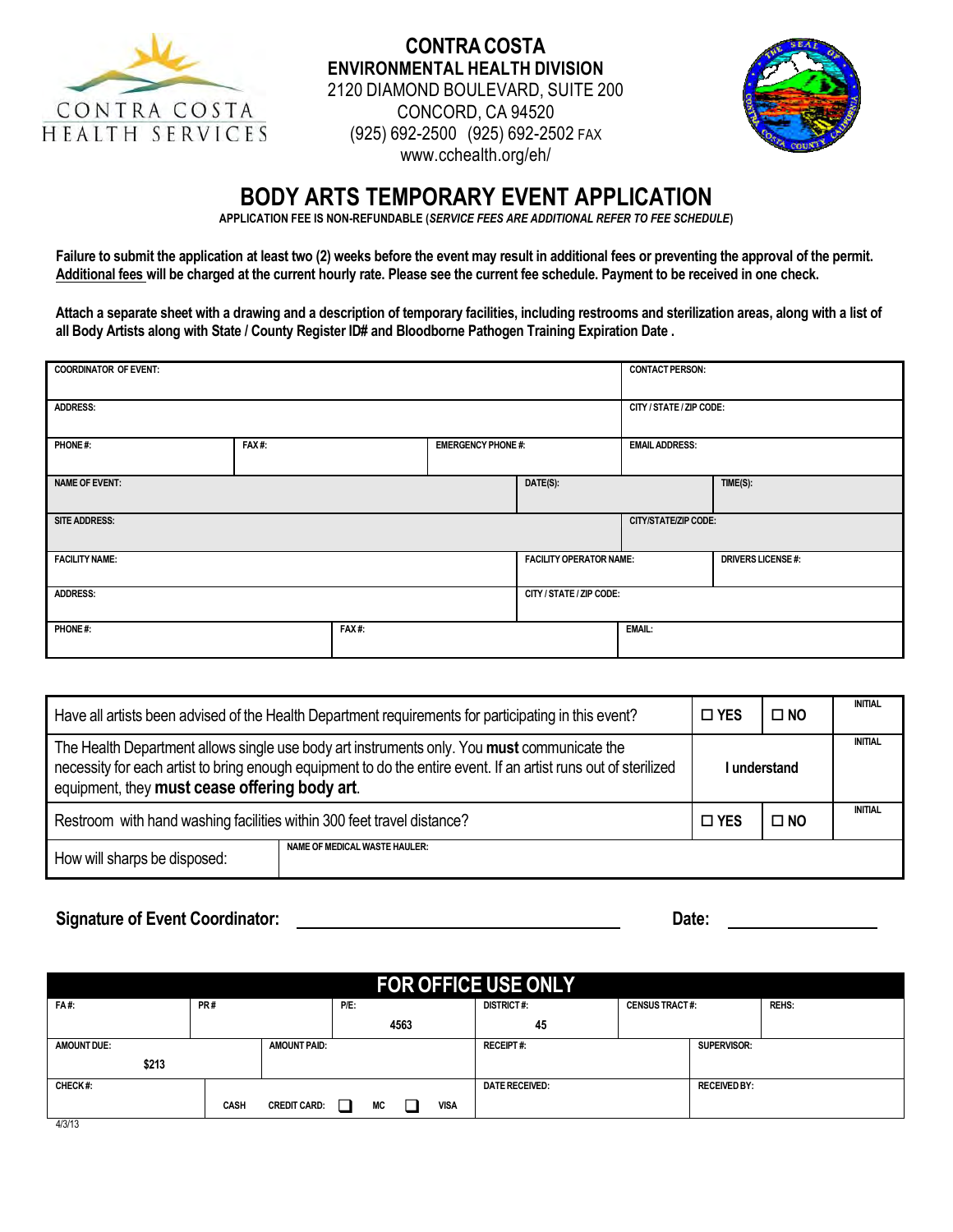# **BODY ARTS EVENT REQUIREMENTS**

The following criteria must be met for the operation of a temporary body art event in the county of Contra Costa. Failure to meet these requirements

## **STRUCTURAL REQUIREMENTS:**

#### **Procedure Area/Booth**

Every event shall have and maintain a procedure area for performance of the body art activities that meets the requirements set forth in Article 5, Section 119317 of the California Safe Body Art Act. These requirements include, but are not limited to:

- Be in a building with hand washing facilities with hot and cold running water, soap, and single-use paper towels that are accessible to the practitioners.
- A partition from the public that is at least 3 feet tall.
- Adequate lighting
- Hand washing equipment in the practitioner area consisting of a containerized liquid soap, single-use paper towels, a five-gallon or larger container of potable water accessible via spigot, and a wastewater collection and holding tank of corresponding size.

#### **Decontamination/Sterilization Area**

The decontamination/sterilization area must be separated from the procedure area by at least 5 feet or a cleanable barrier.

#### **Restrooms**

Approved restrooms with hot and cold water shall be provided within proximity to the body art event site, not to exceed 300 feet travel distance.

#### **EQUIPMENT AND DISPOSAL REQUIREMENTS:**

#### **Body Art Instruments**

All body art instruments used in a temporary body art event are to be single use only.

#### **Disinfectant**

An Environmental Protection Agency (EPA) registered hospital grade germicide (iodophor, phenolic, quaternary ammonium or alcohol containing) germicide or 1:100 dilutions of household bleach and water shall be used to clean any surface contaminated with blood or body fluids.

#### **Chemicals**

All chemicals shall be properly labeled and stored.

#### **Refuse Containers**

Adequate covered cleanable receptacles shall be provided in each workstation for disposal of trash and debris.